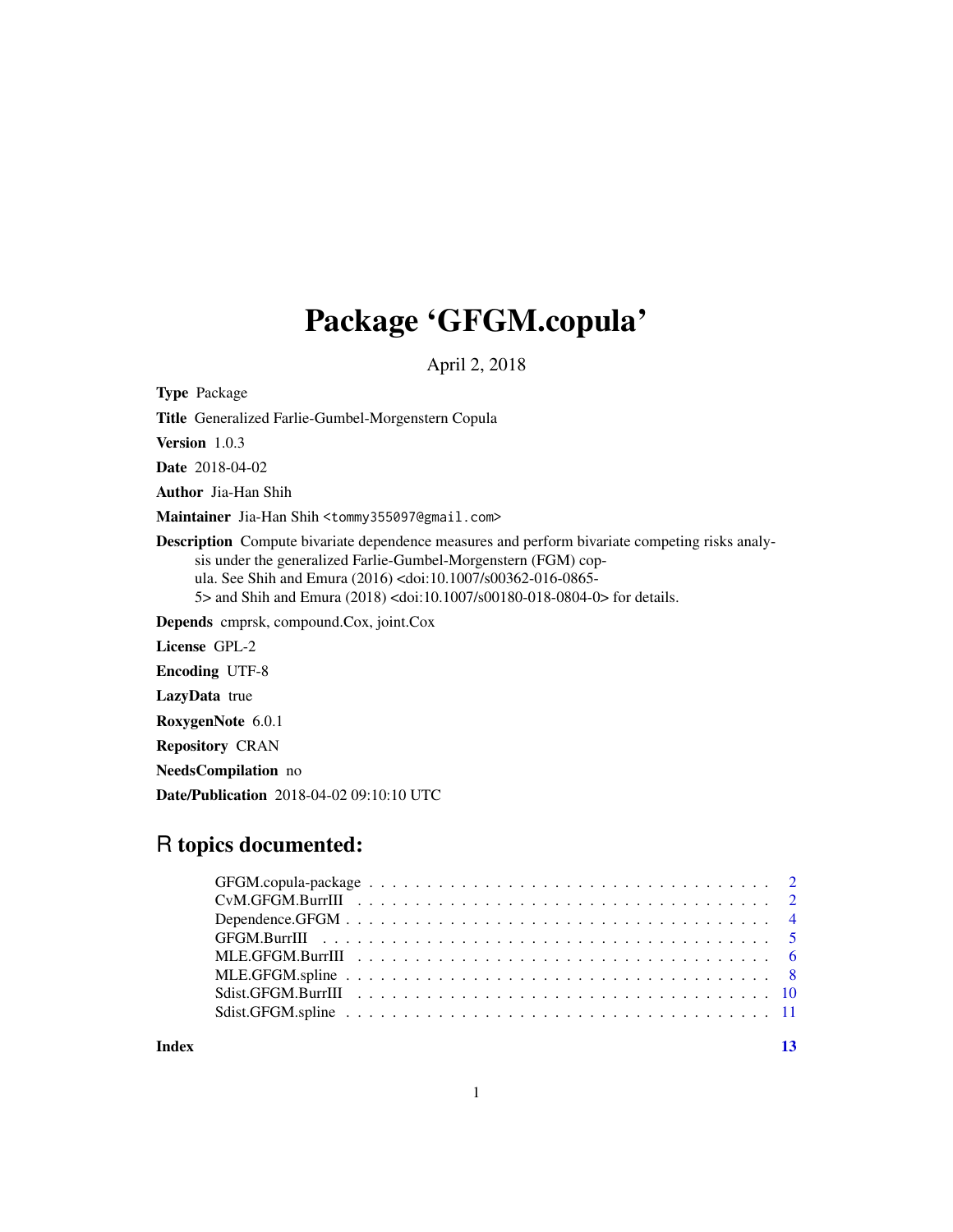<span id="page-1-0"></span>GFGM.copula-package *Generalized Farlie-Gumbel-Morgenstern Copula*

#### **Description**

Compute bivariate dependence measures and perform bivariate competing risks analysis under the generalized Farlie-Gumbel-Morgenstern (FGM) copula. See Shih and Emura (2016, 2018) for details.

#### Details

The functions in this package are based on latent failure time models with competing risks in Shih and Emura (2018). However, they can be adapted to dependent censoring models in Emura and Chen (2018). See MLE.GFGM.spline for example.

#### Author(s)

Jia-Han Shih

Maintainer: Jia-Han Shih <tommy355097@gmail.com>

## References

Shih J-H, Emura T (2016) Bivariate dependence measures and bivariate competing risks models under the generalized FGM copula, Statistical Papers, doi: 10.1007/s00362-016-0865-5.

Shih J-H, Emura T (2018) Likelihood-based inference for bivariate latent failure time models with competing risks udner the generalized FGM copula, Computational Statistics, doi: 10.1007/s00180- 018-0804-0.

Emura T, Chen Y-H (2018) Analysis of Survival Data with Dependent Censoring, Copula-Based Approaches, JSS Research Series in Statistics, Springer, in press.

| CvM.GFGM.BurrIII | The Cramer-von Mises type statistics under the generalized FGM cop- |
|------------------|---------------------------------------------------------------------|
|                  | ula                                                                 |

#### Description

Compute the Cramer-von Mises type statistics under the generalized FGM copula.

```
CvM.GFGM.BurrIII(t.event, event1, event2, Alpha, Beta, Gamma, g1, g2, p, q,
  theta, eta = 0, Sdist.plot = TRUE)
```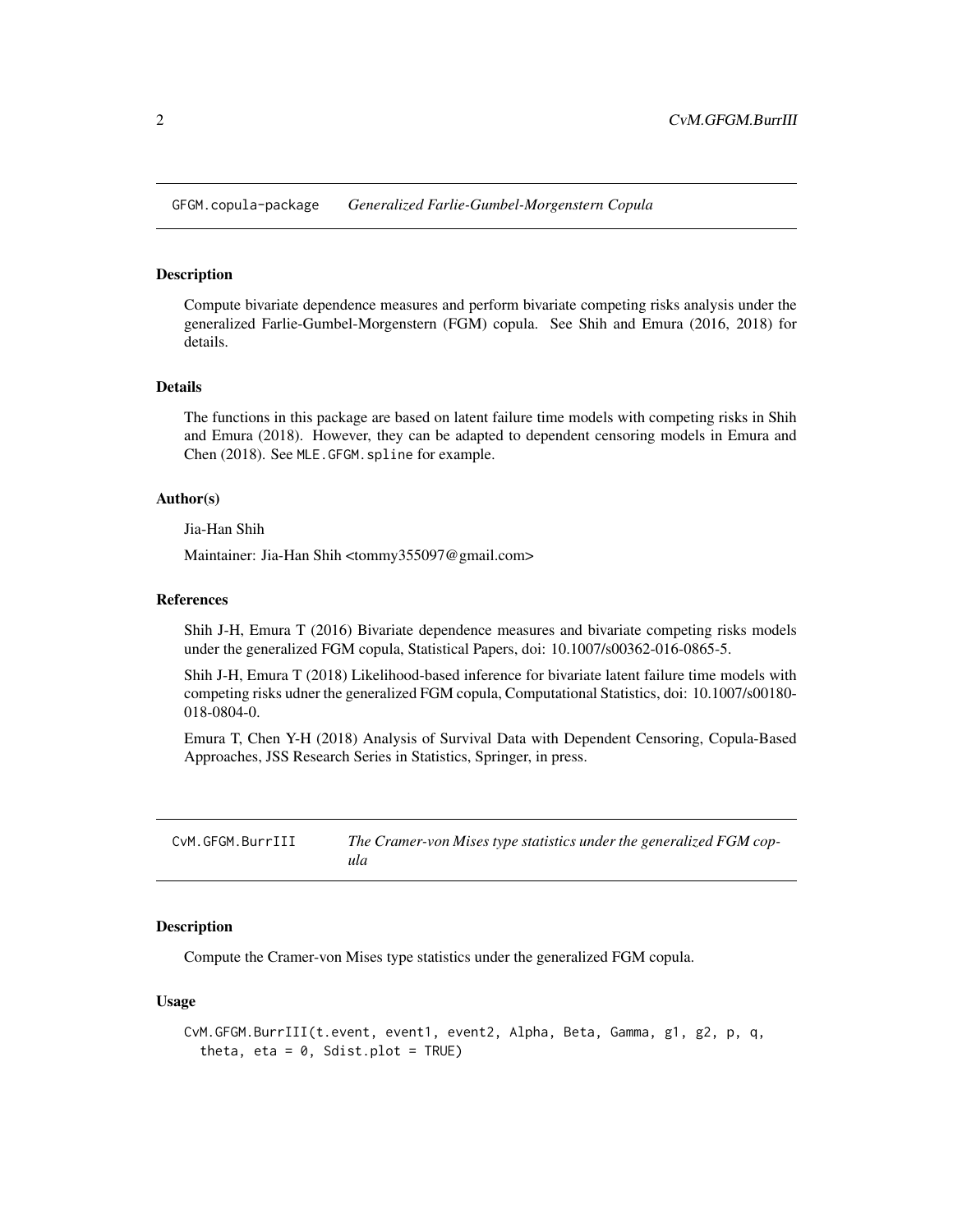## <span id="page-2-0"></span>CvM.GFGM.BurrIII 3

#### **Arguments**

| t.event        | Vector of the observed failure times.                               |
|----------------|---------------------------------------------------------------------|
| event1         | Vector of the indicators for the failure cause 1.                   |
| event2         | Vector of the indicators for the failure cause 2.                   |
| Alpha          | Positive shape parameter for the Burr III margin (failure cause 1). |
| Beta           | Positive shape parameter for the Burr III margin (failure cause 2). |
| Gamma          | Common positive shape parameter for the Burr III margins.           |
| g1             | Splines coefficients for the failure cause 1.                       |
| g <sub>2</sub> | Splines coefficients for the failure cause 2.                       |
| р              | Copula parameter that greater than or equal to 1.                   |
| q              | Copula parameter that greater than 1 (integer).                     |
| theta          | Copula parameter with restricted range.                             |
| eta            | Location parameter with default value 0.                            |
| Sdist.plot     | Plot sub-distribution functions if TRUE.                            |

#### Details

The copula parameter q is restricted to be a integer due to the binominal theorem. The admissible range of theta is given in Dependence.GFGM.

#### Value

| S.overall | Cramer-von Mises type statistic based on parametric and non-parametric esti-<br>mators of sub-distribution functions for testing overall model.                 |
|-----------|-----------------------------------------------------------------------------------------------------------------------------------------------------------------|
| S.GFGM    | Cramer-von Mises type statistic based on semi-parametric and non-parametric<br>estimators of sub-distribution functions for testing the generalized FGM copula. |

#### References

Shih J-H, Emura T (2018) Likelihood-based inference for bivariate latent failure time models with competing risks udner the generalized FGM copula, Computational Statistics, doi: 10.1007/s00180- 018-0804-0.

#### See Also

[Dependence.GFGM](#page-3-1), [MLE.GFGM.BurrIII](#page-5-1), [MLE.GFGM.spline](#page-7-1)

## Examples

con = c(16,224,16,80,128,168,144,176,176,568,392,576,128,56,112,160,384,600,40,416, 408,384,256,246,184,440,64,104,168,408,304,16,72,8,88,160,48,168,80,512, 208,194,136,224,32,504,40,120,320,48,256,216,168,184,144,224,488,304,40,160, 488,120,208,32,112,288,336,256,40,296,60,208,440,104,528,384,264,360,80,96, 360,232,40,112,120,32,56,280,104,168,56,72,64,40,480,152,48,56,328,192, 168,168,114,280,128,416,392,160,144,208,96,536,400,80,40,112,160,104,224,336, 616,224,40,32,192,126,392,288,248,120,328,464,448,616,168,112,448,296,328,56,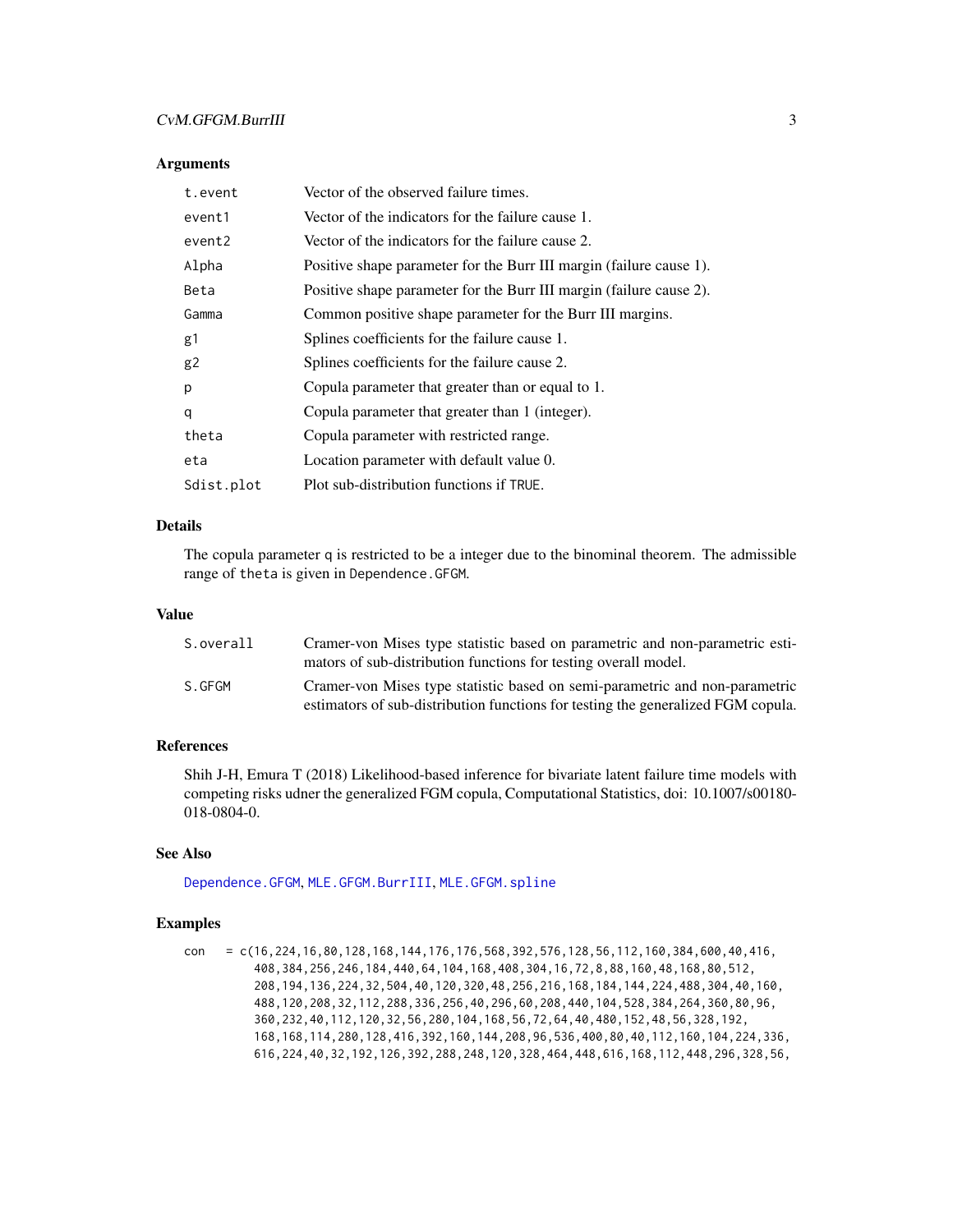```
80,72,56,608,144,408,16,560,144,612,80,16,424,264,256,528,56,256,112,544,
          552,72,184,240,128,40,600,96,24,184,272,152,328,480,96,296,592,400,8,280,
          72,168,40,152,488,480,40,576,392,552,112,288,168,352,160,272,320,80,296,248,
          184,264,96,224,592,176,256,344,360,184,152,208,160,176,72,584,144,176)
uncon = c(368,136,512,136,472,96,144,112,104,104,344,246,72,80,312,24,128,304,16,320,
          560,168,120,616,24,176,16,24,32,232,32,112,56,184,40,256,160,456,48,24,
          200,72,168,288,112,80,584,368,272,208,144,208,114,480,114,392,120,48,104,272,
          64,112,96,64,360,136,168,176,256,112,104,272,320,8,440,224,280,8,56,216,
          120,256,104,104,8,304,240,88,248,472,304,88,200,392,168,72,40,88,176,216,
          152,184,400,424,88,152,184)
cen = rep(630, 44)t.event = c(con, uncon, cen)
event1 = c(rep(1,length(con)),rep(0,length(uncon)),rep(0,length(cen)))
event2 = c(rep(0,length(con)),rep(1,length(uncon)),rep(0,length(cen)))
library(GFGM.copula)
#res.BurrIII = MLE.GFGM.BurrIII(t.event,event1,event2,5000,3,2,0.75,eta = -71)
#Alpha = res.BurrIII$Alpha[1]
#Beta = res.BurrIII$Beta[1]
#Gamma = res.BurrIII$Gamma[1]
#res.spline = MLE.GFGM.spline(t.event,event1,event2,3,2,0.75)
#g1 = res.spline$g1
#g2 = res.spline$g2
#CvM.GFGM.BurrIII(t.event,event1,event2,Alpha,Beta,Gamma,g1,g2,3,2,0.75,eta = -71)
```
<span id="page-3-1"></span>

| Dependence.GFGM | Bivariate dependence measures under the generalized FGM copula |  |
|-----------------|----------------------------------------------------------------|--|
|                 |                                                                |  |

## Description

Compute Kendall's tau and Spearman's rho with their boundaries under the generalized FGM copula.

#### Usage

```
Dependence.GFGM(p, q, theta)
```
#### Arguments

| D     | Copula parameter that greater than or equal to 1. |
|-------|---------------------------------------------------|
| α     | Copula parameter that greater than 1.             |
| theta | Copula parameter with restricted range.           |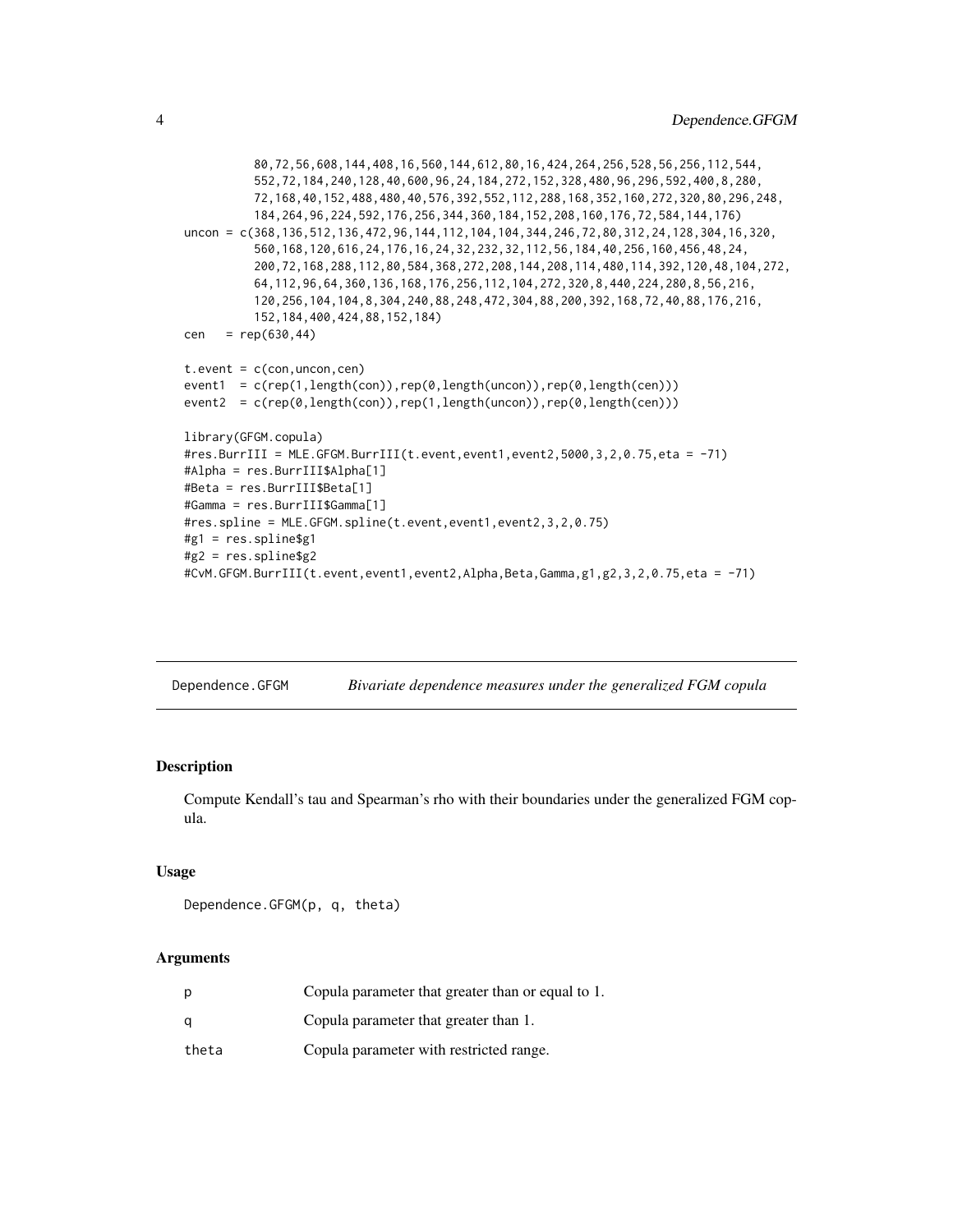## <span id="page-4-0"></span>GFGM.BurrIII 5

## Details

The admissible range of theta  $(\theta)$  is

$$
-\min\left\{1,\frac{1}{p^{2q}}\left(\frac{1+pq}{q-1}\right)^{2q-2}\right\} \le \theta \le \frac{1}{p^q}\left(\frac{1+pq}{q-1}\right)^{q-1}
$$

See also Shih and Emura (2016) for details.

## Value

| theta | Dependence parameter. |
|-------|-----------------------|
| tau   | Kendall's tau.        |
| rho   | Spearman's rho.       |

## References

Shih J-H, Emura T (2016) Bivariate dependence measures and bivariate competing risks models under the generalized FGM copula, Statistical Papers, doi: 10.1007/s00362-016-0865-5.

## Examples

library(GFGM.copula) Dependence.GFGM(3,2,0.75)

| GFGM.BurrIII | Generate samples from the generalized FGM copula with the Burr III |
|--------------|--------------------------------------------------------------------|
|              | margins                                                            |

## Description

Generate samples from the generalized FGM copula with the Burr III margins.

## Usage

```
GFGM.BurrIII(n, p, q, theta, Alpha, Beta, Gamma)
```
## Arguments

| n     | Sample size.                                              |
|-------|-----------------------------------------------------------|
| р     | Copula parameter that greater than or equal to 1.         |
| q     | Copula parameter that greater than 1.                     |
| theta | Copula parameter with restricted range.                   |
| Alpha | Positive shape parameter for the Burr III margin.         |
| Beta  | Positive shape parameter for the Burr III margin.         |
| Gamma | Common positive shape parameter for the Burr III margins. |

.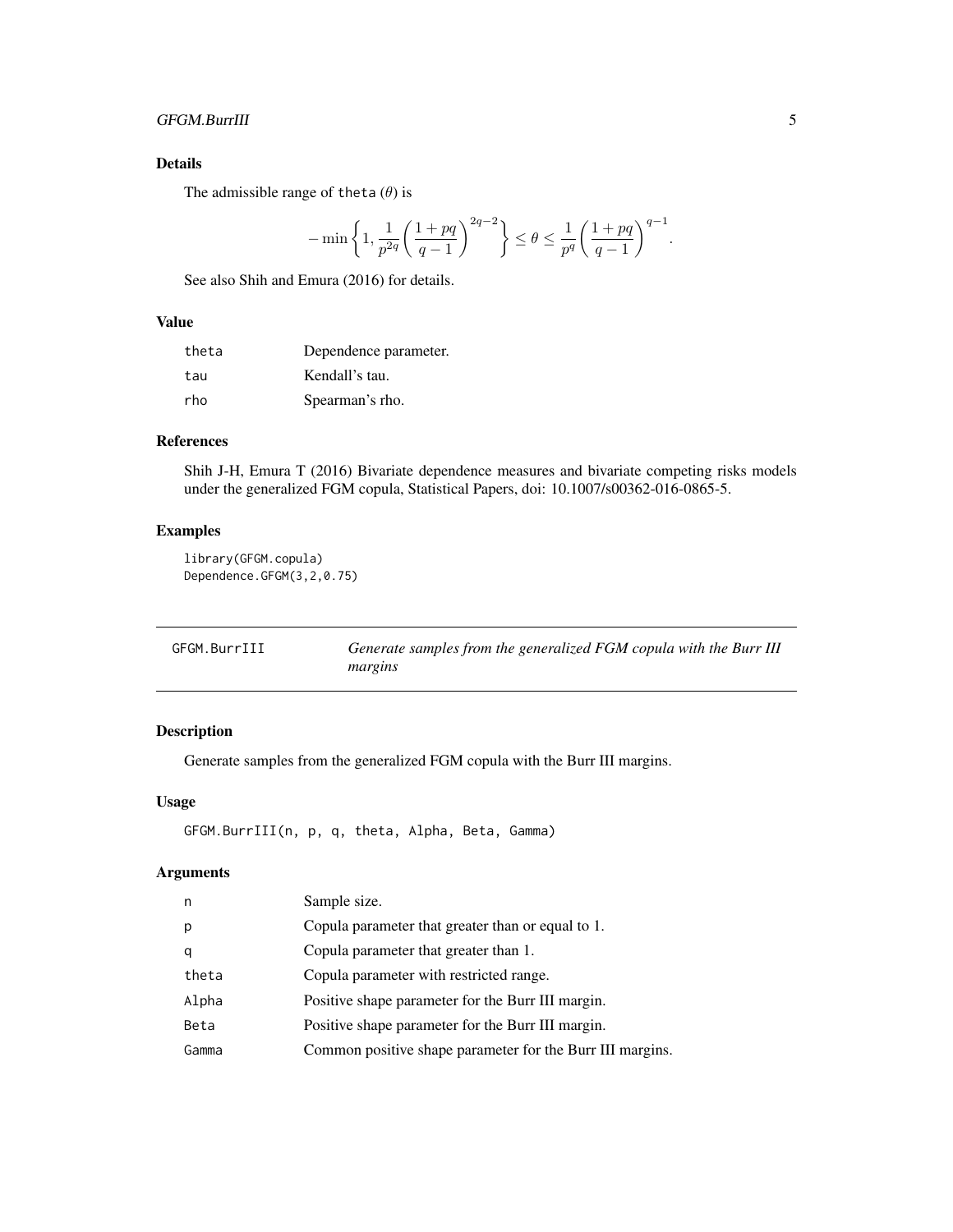<span id="page-5-0"></span>The admissible range of theta is given in Dependence.GFGM.

## Value

| X | X is associated with the parameter Alpha. |
|---|-------------------------------------------|
| Y | Y is associated with the parameter Beta.  |

## References

Shih J-H, Emura T (2016) Bivariate dependence measures and bivariate competing risks models under the generalized FGM copula, Statistical Papers, doi: 10.1007/s00362-016-0865-5.

Shih J-H, Emura T (2018) Likelihood-based inference for bivariate latent failure time models with competing risks udner the generalized FGM copula, Computational Statistics, doi: 10.1007/s00180- 018-0804-0.

#### See Also

[Dependence.GFGM](#page-3-1)

#### Examples

```
library(GFGM.copula)
GFGM.BurrIII(5,3,2,0.75,1,1,1)
```
<span id="page-5-1"></span>MLE.GFGM.BurrIII *Maximum likelihood estimation for bivariate dependent competing risks data under the generalized FGM copula with the Burr III margins*

#### Description

Maximum likelihood estimation for bivariate dependent competing risks data under the generalized FGM copula with the Burr III margins.

```
MLE.GFGM.BurrIII(t.event, event1, event2, D, p, q, theta, eta = 0,
 Gamma.0 = 1, epsilon.0 = 1e-05, epsilon.1 = 1e-10, epsilon.2 = 1e-300,
  r.1 = 1, r.2 = 1, r.3 = 1
```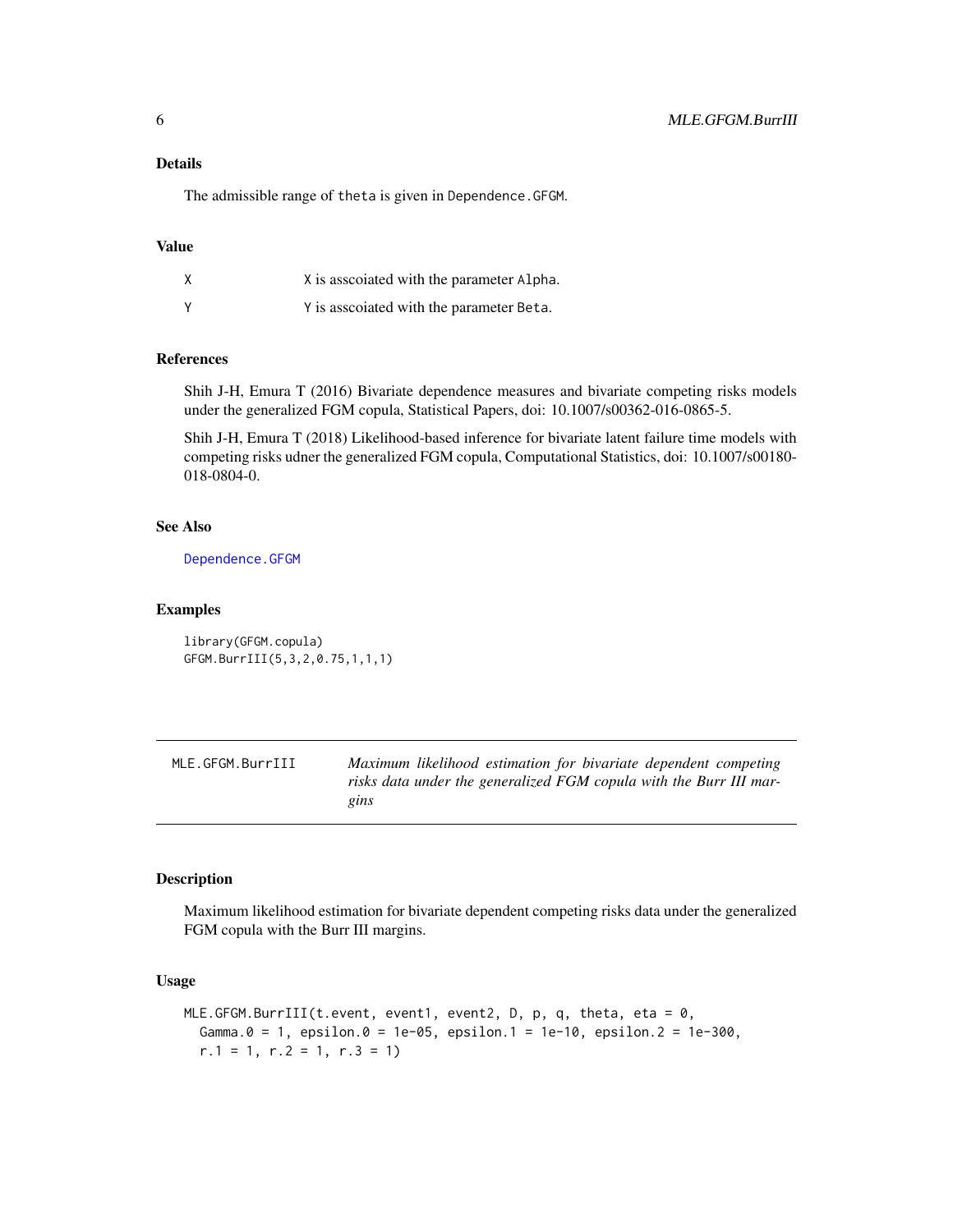## Arguments

| t.event   | Vector of the observed failure times.                                     |
|-----------|---------------------------------------------------------------------------|
| event1    | Vector of the indicators for the failure cause 1.                         |
| event2    | Vector of the indicators for the failure cause 2.                         |
| D         | Positive tunning parameter in the NR algorithm.                           |
| p         | Copula parameter that greater than or equal to 1.                         |
| q         | Copula parameter that greater than 1 (integer).                           |
| theta     | Copula parameter with restricted range.                                   |
| eta       | Location parameter with default value 0.                                  |
| Gamma.0   | Initial guess for the common shape parameter gamma with default value 1.  |
| epsilon.0 | Positive tunning parameter in the NR algorithm with default value 1e-5.   |
| epsilon.1 | Positive tunning parameter in the NR algorithm with default value 1e-10.  |
| epsilon.2 | Positive tunning parameter in the NR algorithm with default value 1e-300. |
| r.1       | Positive tunning parameter in the NR algorithm with default value 1.      |
| r.2       | Positive tunning parameter in the NR algorithm with default value 1.      |
| r.3       | Positive tunning parameter in the NR algorithm with default value 1.      |

### Details

The copula parameter q is restricted to be a integer due to the binominal theorem. The admissible range of theta is given in Dependence.GFGM.

#### Value

| n      | Sample size.                                                        |
|--------|---------------------------------------------------------------------|
| count  | Iteration number.                                                   |
| random | Randomization number.                                               |
| Alpha  | Positive shape parameter for the Burr III margin (failure cause 1). |
| Beta   | Positive shape parameter for the Burr III margin (failure cause 2). |
| Gamma  | Common shape parameter for the Burr III margins.                    |
| MeanX  | Mean lifetime due to failure cause 1.                               |
| MeanY  | Mean lifetime due to failure cause 2.                               |
| logL   | Log-likelihood value under the fitted model.                        |

#### References

Shih J-H, Emura T (2016) Bivariate dependence measures and bivariate competing risks models under the generalized FGM copula, Statistical Papers, doi: 10.1007/s00362-016-0865-5.

Shih J-H, Emura T (2018) Likelihood-based inference for bivariate latent failure time models with competing risks udner the generalized FGM copula, Computational Statistics, doi: 10.1007/s00180- 018-0804-0.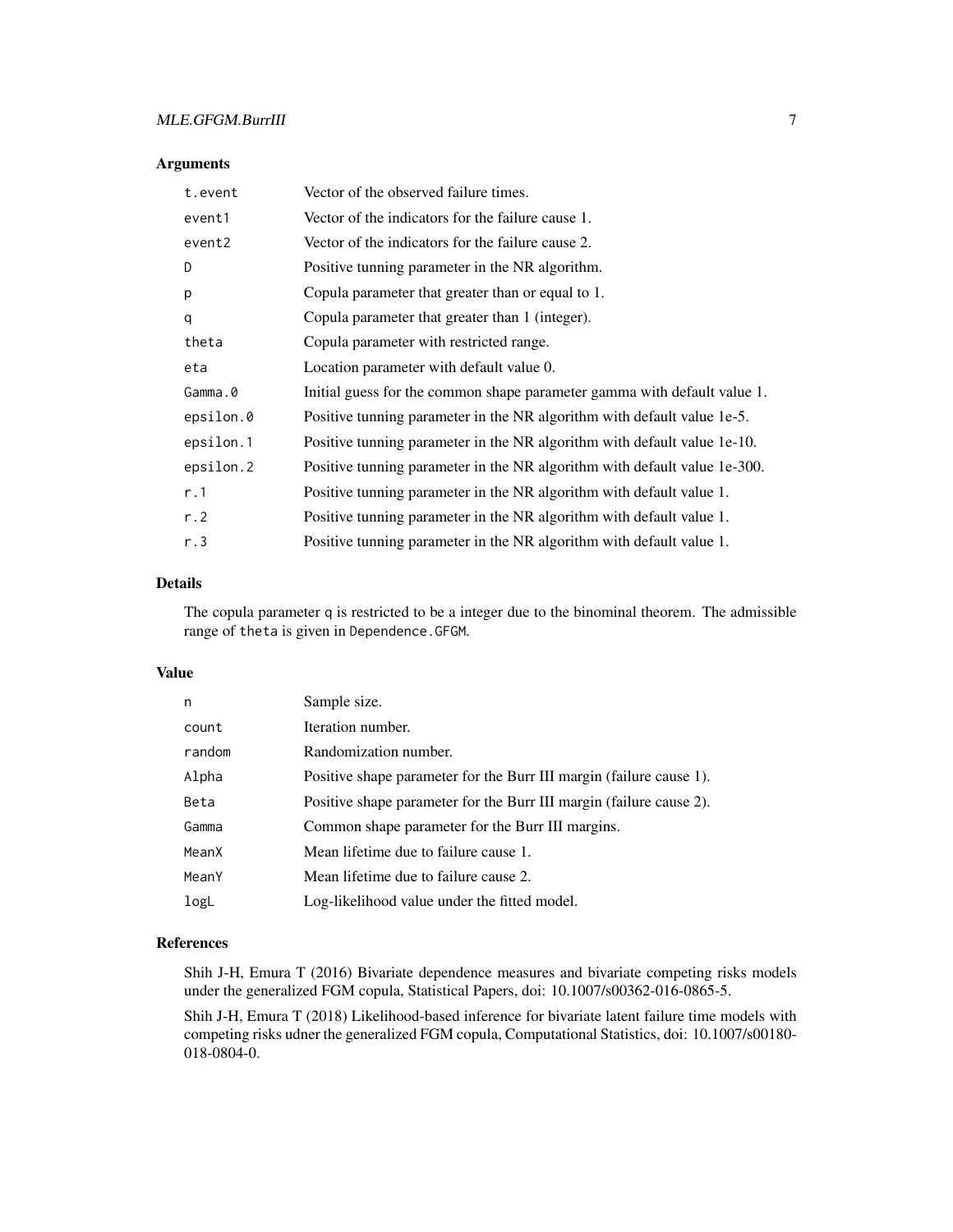#### <span id="page-7-0"></span>See Also

[Dependence.GFGM](#page-3-1)

## Examples

```
con = c(16,224,16,80,128,168,144,176,176,568,392,576,128,56,112,160,384,600,40,416,
          408,384,256,246,184,440,64,104,168,408,304,16,72,8,88,160,48,168,80,512,
          208,194,136,224,32,504,40,120,320,48,256,216,168,184,144,224,488,304,40,160,
          488,120,208,32,112,288,336,256,40,296,60,208,440,104,528,384,264,360,80,96,
          360,232,40,112,120,32,56,280,104,168,56,72,64,40,480,152,48,56,328,192,
          168,168,114,280,128,416,392,160,144,208,96,536,400,80,40,112,160,104,224,336,
          616,224,40,32,192,126,392,288,248,120,328,464,448,616,168,112,448,296,328,56,
          80,72,56,608,144,408,16,560,144,612,80,16,424,264,256,528,56,256,112,544,
          552,72,184,240,128,40,600,96,24,184,272,152,328,480,96,296,592,400,8,280,
          72,168,40,152,488,480,40,576,392,552,112,288,168,352,160,272,320,80,296,248,
          184,264,96,224,592,176,256,344,360,184,152,208,160,176,72,584,144,176)
uncon = c(368,136,512,136,472,96,144,112,104,104,344,246,72,80,312,24,128,304,16,320,
          560,168,120,616,24,176,16,24,32,232,32,112,56,184,40,256,160,456,48,24,
          200,72,168,288,112,80,584,368,272,208,144,208,114,480,114,392,120,48,104,272,
          64,112,96,64,360,136,168,176,256,112,104,272,320,8,440,224,280,8,56,216,
          120,256,104,104,8,304,240,88,248,472,304,88,200,392,168,72,40,88,176,216,
          152,184,400,424,88,152,184)
cen = rep(630, 44)t.event = c(con, uncon, cen)
event1 = c(rep(1,length(con)),rep(0,length(uncon)),rep(0,length(cen)))
event2 = c(rep(0,length(con)),rep(1,length(uncon)),rep(0,length(cen)))
library(GFGM.copula)
MLE.GFGM.BurrIII(t.event,event1,event2,5000,3,2,0.75,eta = -71)
```
<span id="page-7-1"></span>MLE.GFGM.spline *Maximum likelihood estimation for bivariate dependent competing risks data under the generalized FGM copula with the marginal distributions approximated by splines*

## **Description**

Maximum likelihood estimation for bivariate dependent competing risks data under the generalized FGM copula with the marginal distributions approximated by splines.

```
MLE.GFGM.spline(t.event, event1, event2, p, q, theta, h.plot = TRUE)
```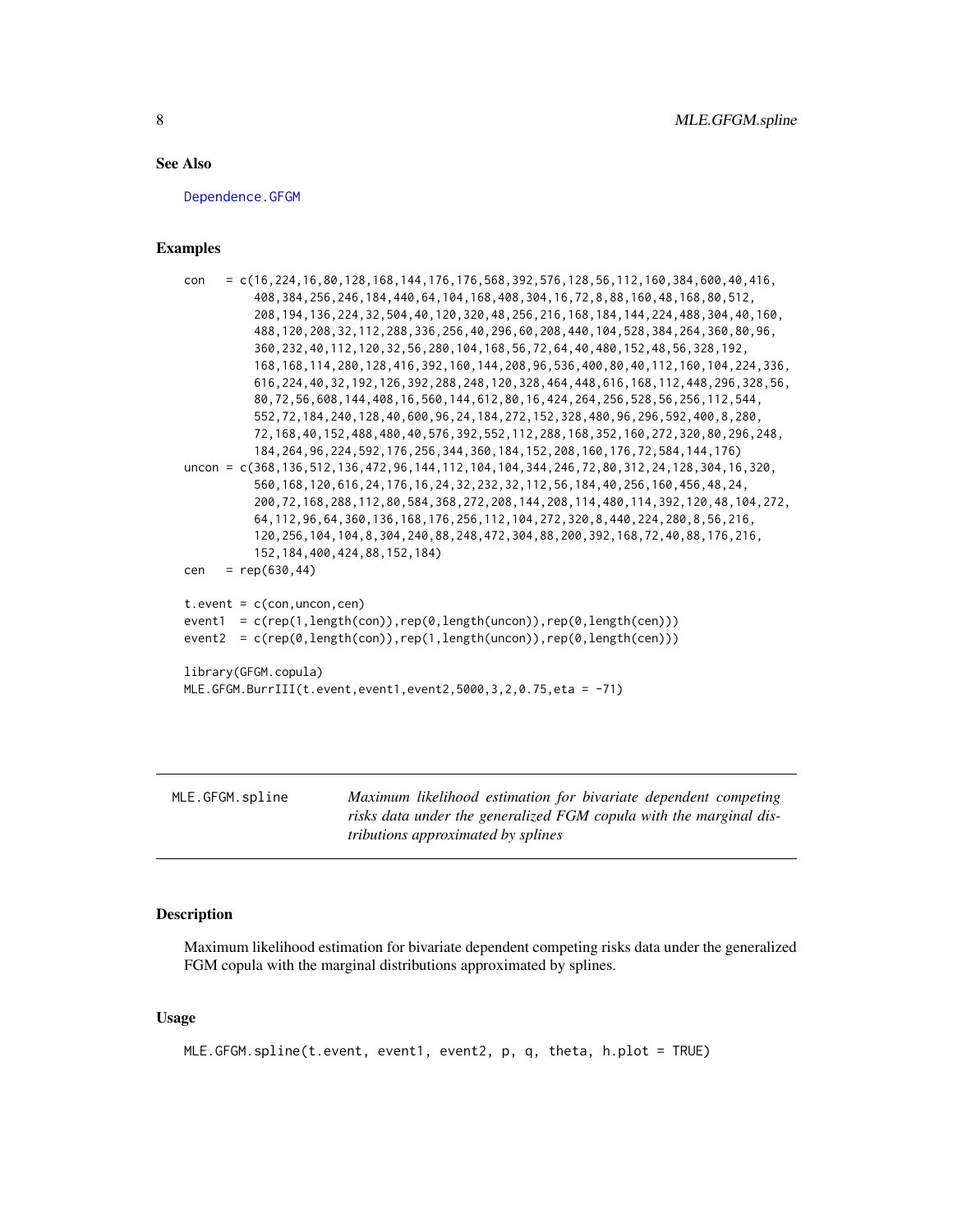## <span id="page-8-0"></span>MLE.GFGM.spline 9

#### **Arguments**

| t.event | Vector of the observed failure times.             |
|---------|---------------------------------------------------|
| event1  | Vector of the indicators for the failure cause 1. |
| event2  | Vector of the indicators for the failure cause 2. |
| р       | Copula parameter that greater than or equal to 1. |
| a       | Copula parameter that greater than 1 (integer).   |
| theta   | Copula parameter with restricted range.           |
| h.plot  | Plot hazard functions if TRUE.                    |

#### Details

The copula parameter q is restricted to be a integer due to the binominal theorem. The admissible range of theta is given in Dependence.GFGM.

To adapt our functions to dependent censoring models in Emura and Chen (2018), one can simply set event $2 = 1$ -event $1$  (See examples).

## Value

| n      | Sample size.                                                                      |
|--------|-----------------------------------------------------------------------------------|
| g1     | Maximum likelihood estimator of the splines coefficients for the failure cause 1. |
| g2     | Maximum likelihood estimator of the splines coefficients for the failure cause 2. |
| g1.var | Covariance matrix of splines coefficients estimates for the failure cause 1.      |
| g2.var | Covariance matrix of splines coefficients estimates for the failure cause 2.      |

## References

Shih J-H, Emura T (2016) Bivariate dependence measures and bivariate competing risks models under the generalized FGM copula, Statistical Papers, doi: 10.1007/s00362-016-0865-5.

Shih J-H, Emura T (2018) Likelihood-based inference for bivariate latent failure time models with competing risks udner the generalized FGM copula, Computational Statistics, doi: 10.1007/s00180- 018-0804-0.

Emura T, Chen Y-H (2018) Analysis of Survival Data with Dependent Censoring, Copula-Based Approaches, JSS Research Series in Statistics, Springer, in press.

#### See Also

[Dependence.GFGM](#page-3-1)

## Examples

con = c(16,224,16,80,128,168,144,176,176,568,392,576,128,56,112,160,384,600,40,416, 408,384,256,246,184,440,64,104,168,408,304,16,72,8,88,160,48,168,80,512, 208,194,136,224,32,504,40,120,320,48,256,216,168,184,144,224,488,304,40,160, 488,120,208,32,112,288,336,256,40,296,60,208,440,104,528,384,264,360,80,96, 360,232,40,112,120,32,56,280,104,168,56,72,64,40,480,152,48,56,328,192,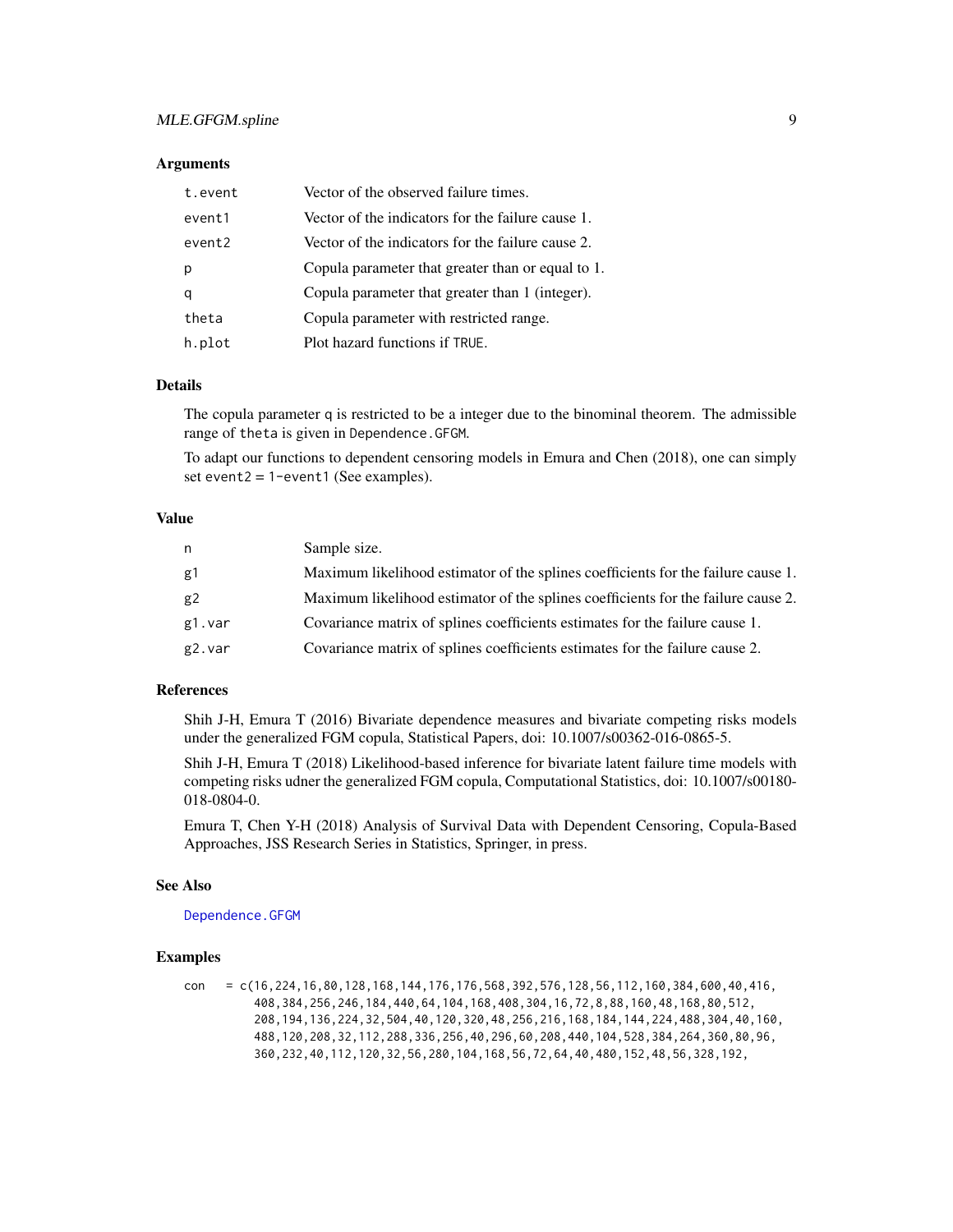```
168,168,114,280,128,416,392,160,144,208,96,536,400,80,40,112,160,104,224,336,
          616,224,40,32,192,126,392,288,248,120,328,464,448,616,168,112,448,296,328,56,
          80,72,56,608,144,408,16,560,144,612,80,16,424,264,256,528,56,256,112,544,
          552,72,184,240,128,40,600,96,24,184,272,152,328,480,96,296,592,400,8,280,
          72,168,40,152,488,480,40,576,392,552,112,288,168,352,160,272,320,80,296,248,
          184,264,96,224,592,176,256,344,360,184,152,208,160,176,72,584,144,176)
uncon = c(368,136,512,136,472,96,144,112,104,104,344,246,72,80,312,24,128,304,16,320,
          560,168,120,616,24,176,16,24,32,232,32,112,56,184,40,256,160,456,48,24,
          200,72,168,288,112,80,584,368,272,208,144,208,114,480,114,392,120,48,104,272,
          64,112,96,64,360,136,168,176,256,112,104,272,320,8,440,224,280,8,56,216,
          120,256,104,104,8,304,240,88,248,472,304,88,200,392,168,72,40,88,176,216,
          152,184,400,424,88,152,184)
cen = rep(630, 44)t.event = c(con, uncon, cen)
event1 = c(rep(1,length(con)),rep(0,length(uncon)),rep(0,length(cen)))
event2 = c(rep(0,length(con)),rep(1,length(uncon)),rep(0,length(cen)))
library(GFGM.copula)
MLE.GFGM.spline(t.event,event1,event2,3,2,0.75)
### dependent censoring ###
library(compound.Cox)
library(GFGM.copula)
data(Lung)
t.vec = Lung$t.vec
d.vec = Lung$d.vec
MLE.GFGM.spline(t.vec,d.vec,1-d.vec,3,2,-0.6)
```
Sdist.GFGM.BurrIII *Sub-distribution functions under the generalized FGM copula with the Burr III margins*

#### Description

Sub-distribution functions under the generalized FGM copula with the Burr III margins.

#### Usage

```
Sdist.GFGM.BurrIII(time, Alpha, Beta, Gamma, p, q, theta, eta = 0)
```
#### **Arguments**

| time  | Vector of times.                                                    |
|-------|---------------------------------------------------------------------|
| Alpha | Positive shape parameter for the Burr III margin (failure cause 1). |
| Beta  | Positive shape parameter for the Burr III margin (failure cause 2). |
| Gamma | Common positive shape parameter for the Burr III margins.           |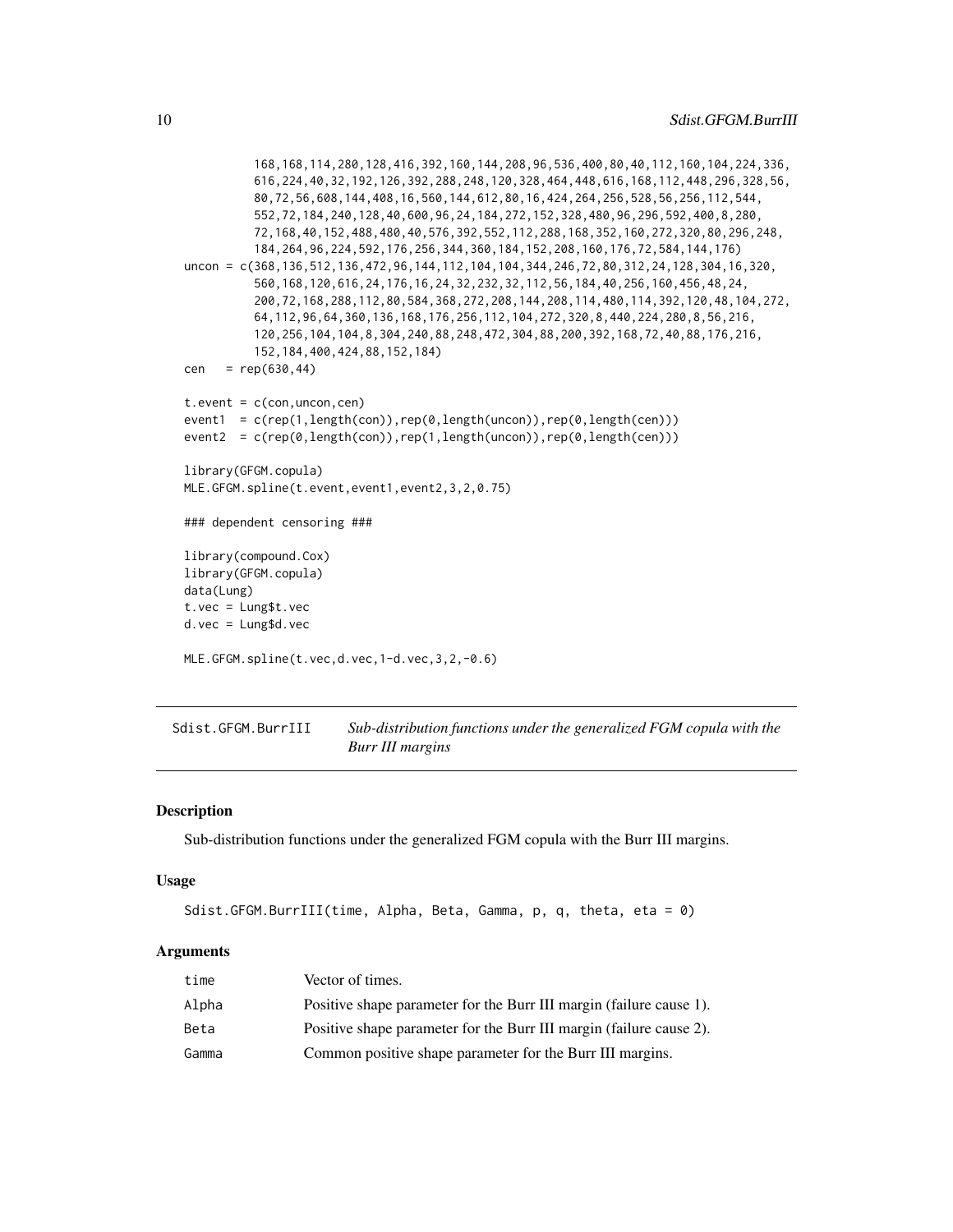<span id="page-10-0"></span>

| р     | Copula parameter that greater than or equal to 1. |
|-------|---------------------------------------------------|
| a     | Copula parameter that greater than 1 (integer).   |
| theta | Copula parameter with restricted range.           |
| eta   | Location parameter with default value 0.          |

## Details

The copula parameter q is restricted to be a integer due to the binominal theorem. The admissible range of theta is given in Dependence.GFGM.

#### Value

| time    | Failure times                                              |
|---------|------------------------------------------------------------|
| Sdist.1 | Probability of an object fails due to the failure cause 1. |
| Sdist.2 | Probability of an object fails due to the failure cause 2. |

## References

Shih J-H, Emura T (2016) Bivariate dependence measures and bivariate competing risks models under the generalized FGM copula, Statistical Papers, doi: 10.1007/s00362-016-0865-5.

Shih J-H, Emura T (2018) Likelihood-based inference for bivariate latent failure time models with competing risks udner the generalized FGM copula, Computational Statistics, doi: 10.1007/s00180- 018-0804-0.

## See Also

[MLE.GFGM.BurrIII](#page-5-1), [Dependence.GFGM](#page-3-1)

#### Examples

```
library(GFGM.copula)
Sdist.GFGM.BurrIII(c(1:5),1,1,1,3,2,0.75,eta = 1)
```

| Sdist.GFGM.spline | Sub-distribution functions under the generalized FGM copula with the |
|-------------------|----------------------------------------------------------------------|
|                   | marginal distributions approximated by splines                       |

## Description

Sub-distribution functions under the generalized FGM copula with the marginal distributions approximated by splines.

```
Sdist.GFGM.spline(time, g1, g2, tmin, tmax, p, q, theta)
```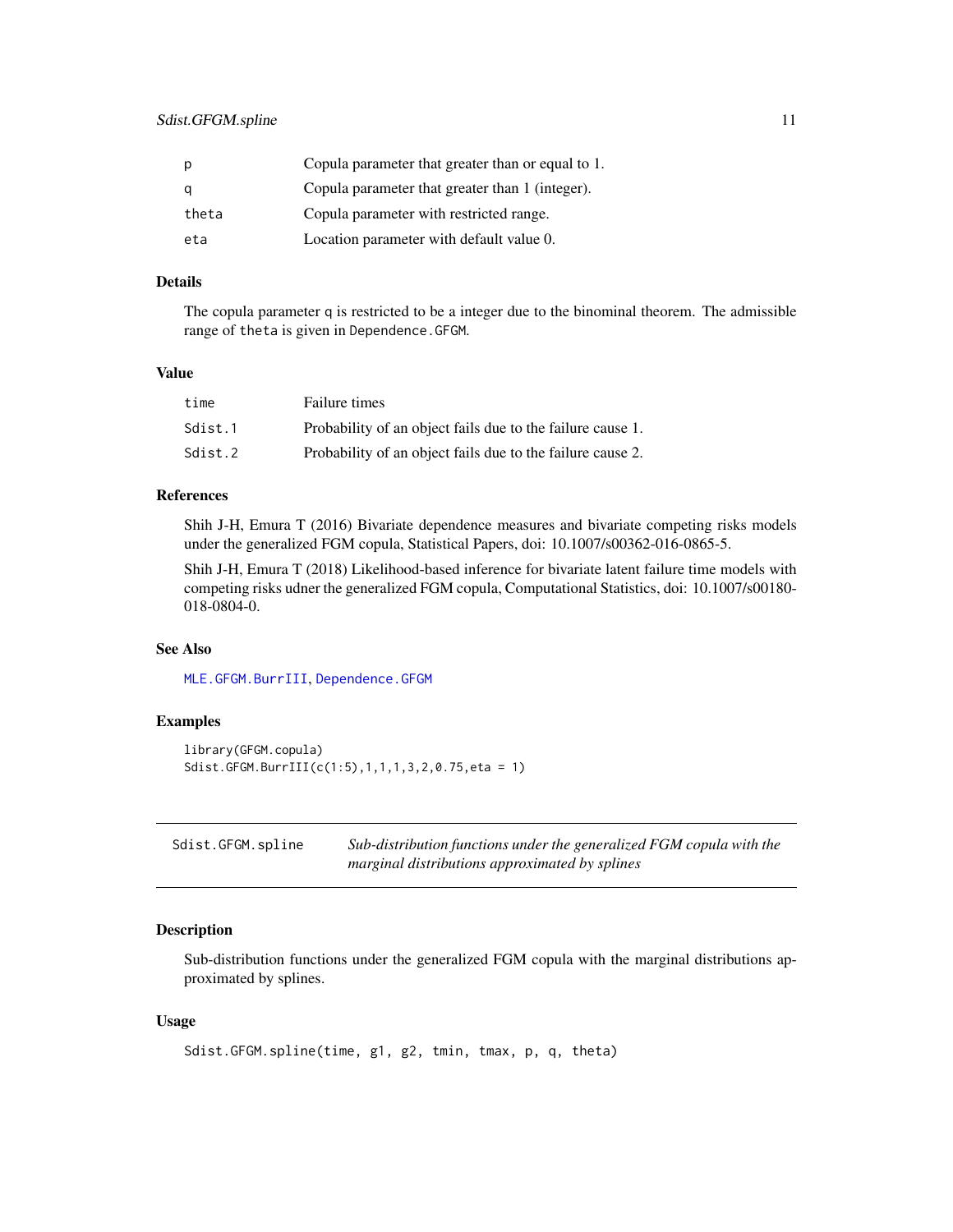## <span id="page-11-0"></span>Arguments

| time  | Vector of times.                                  |
|-------|---------------------------------------------------|
| g1    | Splines coefficients for the failure cause 1.     |
| g2    | Splines coefficients for the failure cause 2.     |
| tmin  | Lower bound of times.                             |
| tmax  | upper bound of times.                             |
| р     | Copula parameter that greater than or equal to 1. |
| q     | Copula parameter that greater than 1 (integer).   |
| theta | Copula parameter with restricted range.           |

## Details

The splines coefficients g1 and g2 are usually computed by MLE.GFGM.spline. The copula parameter q is restricted to be a integer due to the binominal theorem. The admissible range of theta is given in Dependence.GFGM.

### Value

| time    | Failure times                                              |
|---------|------------------------------------------------------------|
| Sdist.1 | Probability of an object fails due to the failure cause 1. |
| Sdist.2 | Probability of an object fails due to the failure cause 2. |

## References

Shih J-H, Emura T (2016) Bivariate dependence measures and bivariate competing risks models under the generalized FGM copula, Statistical Papers, doi: 10.1007/s00362-016-0865-5.

Shih J-H, Emura T (2018) Likelihood-based inference for bivariate latent failure time models with competing risks udner the generalized FGM copula, Computational Statistics, doi: 10.1007/s00180- 018-0804-0.

## See Also

[MLE.GFGM.spline](#page-7-1), [Dependence.GFGM](#page-3-1)

## Examples

library(GFGM.copula) Sdist.GFGM.spline(seq(1,5,1),rep(0.1,5),rep(0.1,5),1,5,3,2,0.75)